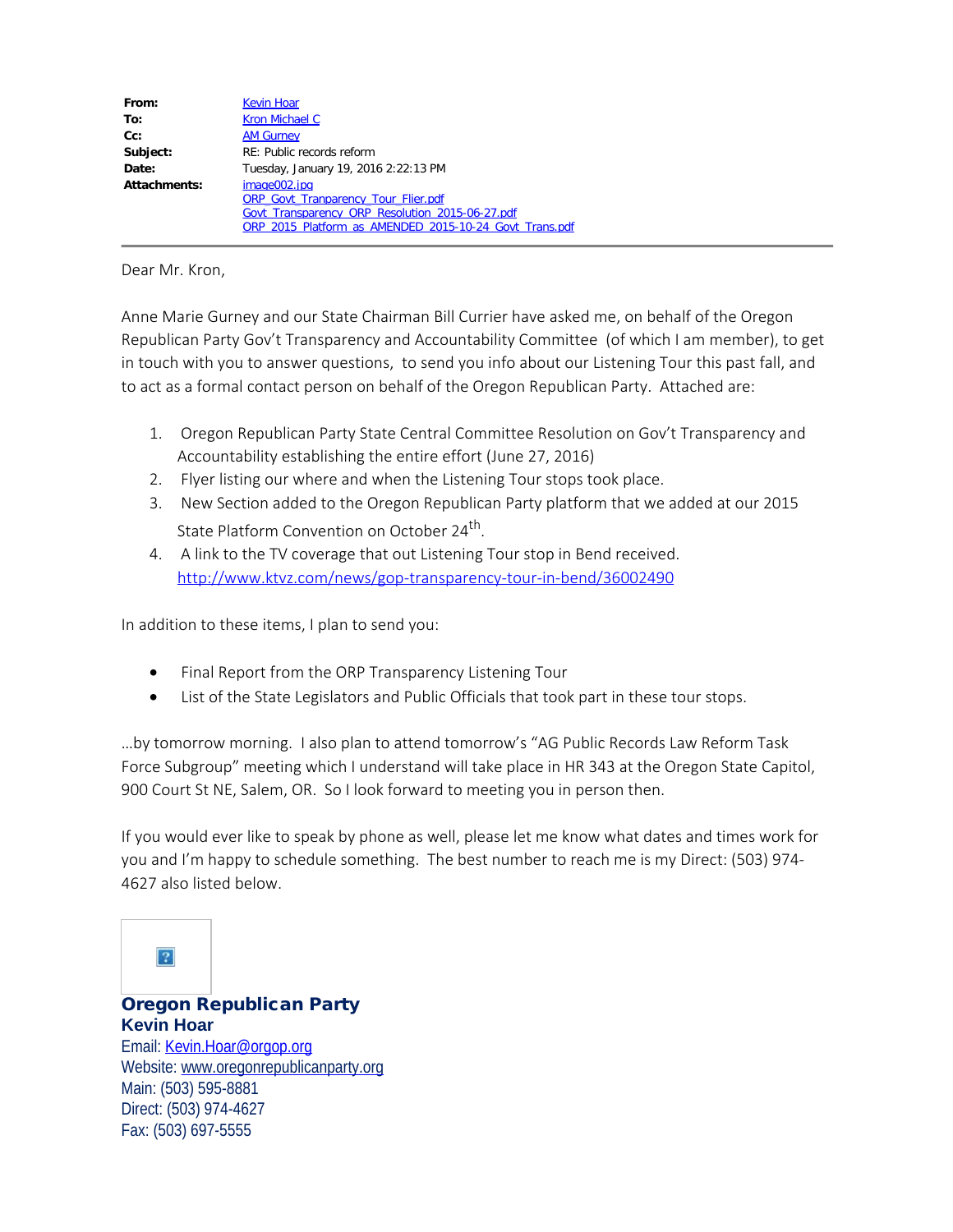Headquarters: 25375 SW Parkway Ave, Suite 200, Wilsonville, OR 97070

"There are two ways to conquer and enslave a nation. One is by the sword. The other is by debt." John Adams 1826

==================

Begin forwarded message:

**From:** Kron Michael C <[michael.c.kron@doj.state.or.us>](mailto:michael.c.kron@doj.state.or.us) **Date:** December 29, 2015 at 6:26:26 PM PST To: "missurney@yahoo.com" [<missurney@yahoo.com](mailto:missurney@yahoo.com)> **Subject: Public records reform**

It was very nice to meet you the other day. If you would be willing to talk to me about the recent listening tour you spearheaded, I would certainly appreciate it. I completely understand if you are too busy, of course. Just let me know.

Thanks,

Michael

Michael Kron Oregon Department of Justice \*\*\*\*\*CONFIDENTIALITY NOTICE\*\*\*\*\*

This e-mail may contain information that is privileged, confidential, or otherwise exempt from disclosure under applicable law. If you are not the addressee or it appears from the context or otherwise that you have received this e-mail in error, please advise me immediately by reply e-mail, keep the contents confidential, and immediately delete the message and any attachments from your system.

\*\*\*\*\*\*\*\*\*\*\*\*\*\*\*\*\*\*\*\*\*\*\*\*\*\*\*\*\*\*\*\*\*\*\*\*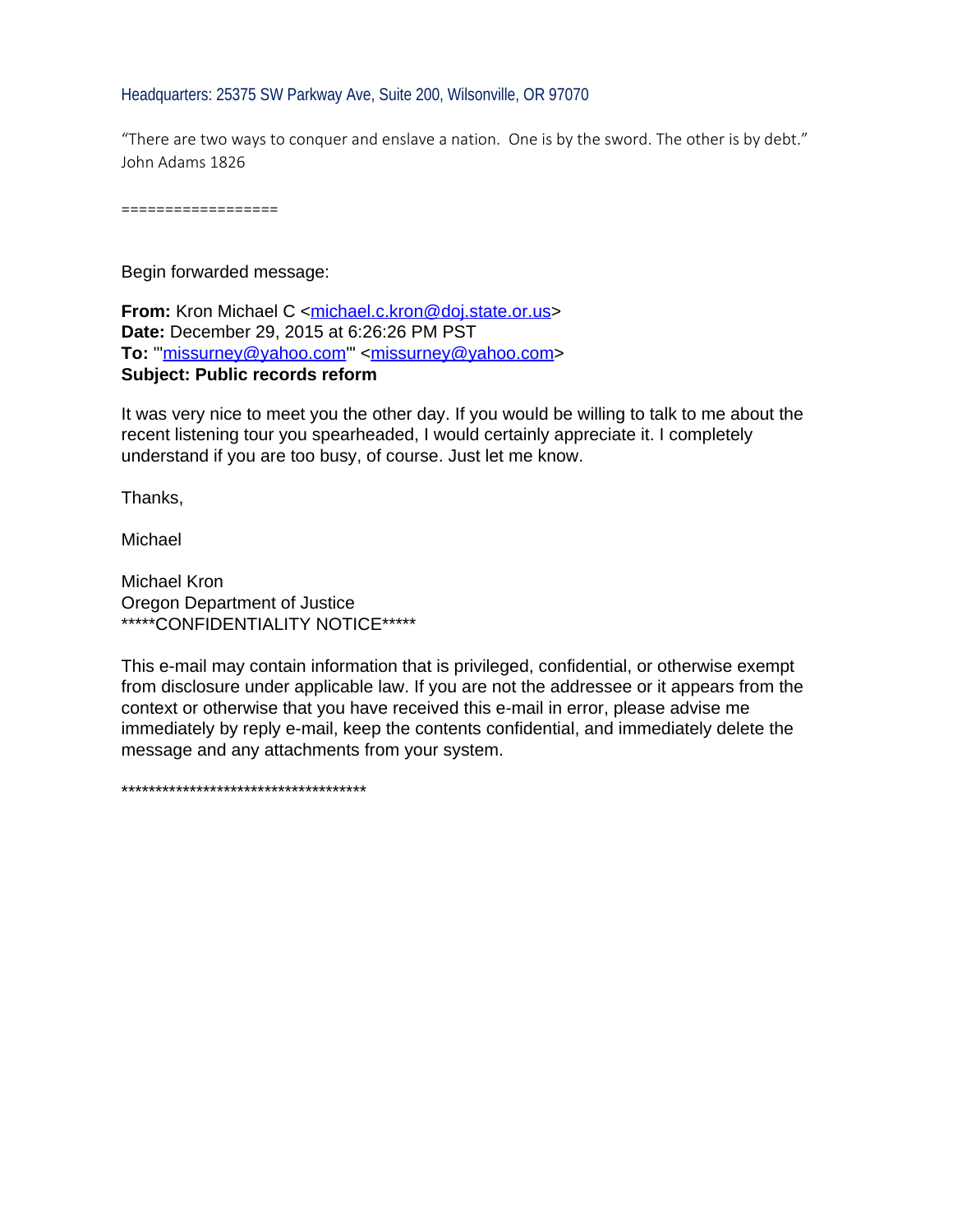# A Call for Transparency and Accountability

Oregonians are fed up with political scandals; we can do better.

# Put Control of Government Back in the Hands of the People

- WHEREAS, Political corruption in Oregon has permeated all levels of government. reaching the highest offices and largest projects; AND
- WHEREAS, Oregon's recent political scandals, from hundreds of millions of dollars wasted on failed programs to Gov. Kitzhaber's disgrace and resignation, are not representative of the honesty and integrity of most Oregonians; AND
- WHEREAS, This kind of waste, fraud, and abuse are a drain on our economy, a blight on our state's reputation, and threaten to lower the bar for government in our state, creating a race to the bottom among politicians and governing officials; AND
- WHEREAS, These scandals constitute a pattern of abuse that has led many voters to lose confidence in state government, where they seem to have little voice and no ability to exercise meaningful oversight; AND
- WHEREAS, This pattern of political scandals is a symptom of a lack of transparency in government, where citizens and the media have insufficient access to the information they must have to keep government accountable, AND
- WHEREAS, The Oregon Government Ethics Commission (a commission handpicked and funded by the governor) is an insufficient check on government corruption--it is the equivalent to hiring more foxes to quard the hen house-- to trust politicians or their appointees to ensure the ethics of other politicians and appointees; AND
- WHEREAS, Oregonians have limited access to public records, and the state has made it **cost prohibitive**to access the few remaining records that are not **exempt** from public records laws; AND
- WHEREAS, Oregonians, when requesting public records, are at the mercy of the agency in terms of response time and recourse if the agency does not release the information for reasons it deems fit **(citizens at mercy of agency process)**; AND
- WHEREAS, A recent study by the *Center for Public Integrity* ranks Oregon with an "F" in the category of "Public Access to Information". Additionally, it ranks Oregon with a D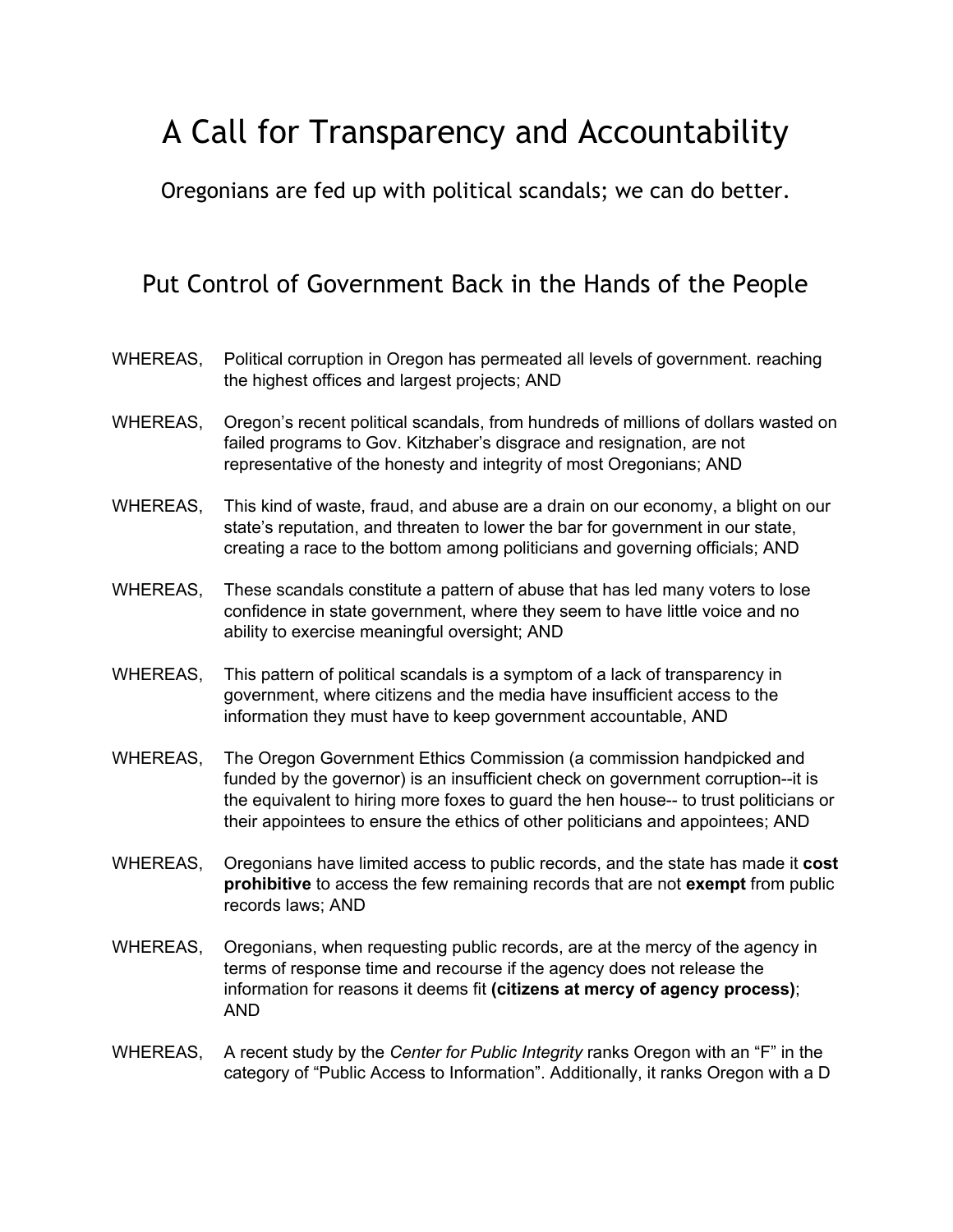for executive accountability and legislative accountability, with a D+ in judicial accountability<sup>1</sup>; AND

- WHEREAS, Advancing policies that limit government power and hold politicians accountable is only possible in a system of transparent, open and honest government; AND
- WHEREAS, Oregon Republicans have been splintered by issues and need focus to succeed. Issues that are important to Oregon Republicans can all be served by better government accountability regarding transparency. In a recent poll 29% of respondents said the Republican Party is out of touch. 21% of poll respondents said the Republican Party is too weak<sup>2</sup>; AND
- WHEREAS, Oregon Republicans believe that the people of this state do not yield their sovereignty to the agencies that serve them. The people, in delegating authority, do not give their public servants the right to decide what is good for the people to know and what is not good for them to know. The people insist on remaining informed so that they may maintain control over the instruments that they have created<sup>3</sup>; THEREFORE BE IT
- RESOLVED, The Republican State Central Committee expresses our unequivocal support to our state Legislative officials in working towards making our state government more transparent and accountable; AND

We ask our legislative leaders to prioritize transparency and accountability legislation; AND

We direct the State Committee Chairman to deliver copies of this resolution to the state Republican Senate Caucus, and the state Republican House Caucus, and to communicate our priorities to the media; AND

We resolve to partner with our Republican Legislators to be the leaders in bringing out much needed transparency reforms to Oregon. We want state legislators to prioritize transparency and accountability legislation that is inclusive of not only public records, but accountability, open government, ethics and reforms, and in turn, we are willing to help.

###

<sup>&</sup>lt;sup>1</sup> Center for Public Integrity Ranking of Oregon's Sunshine Laws, http://www.stateintegrity.org/oregon

<sup>&</sup>lt;sup>2</sup> Poll conducted by DHM Research, and is available upon request.

<sup>&</sup>lt;sup>3</sup> WA state Public Records Act preamble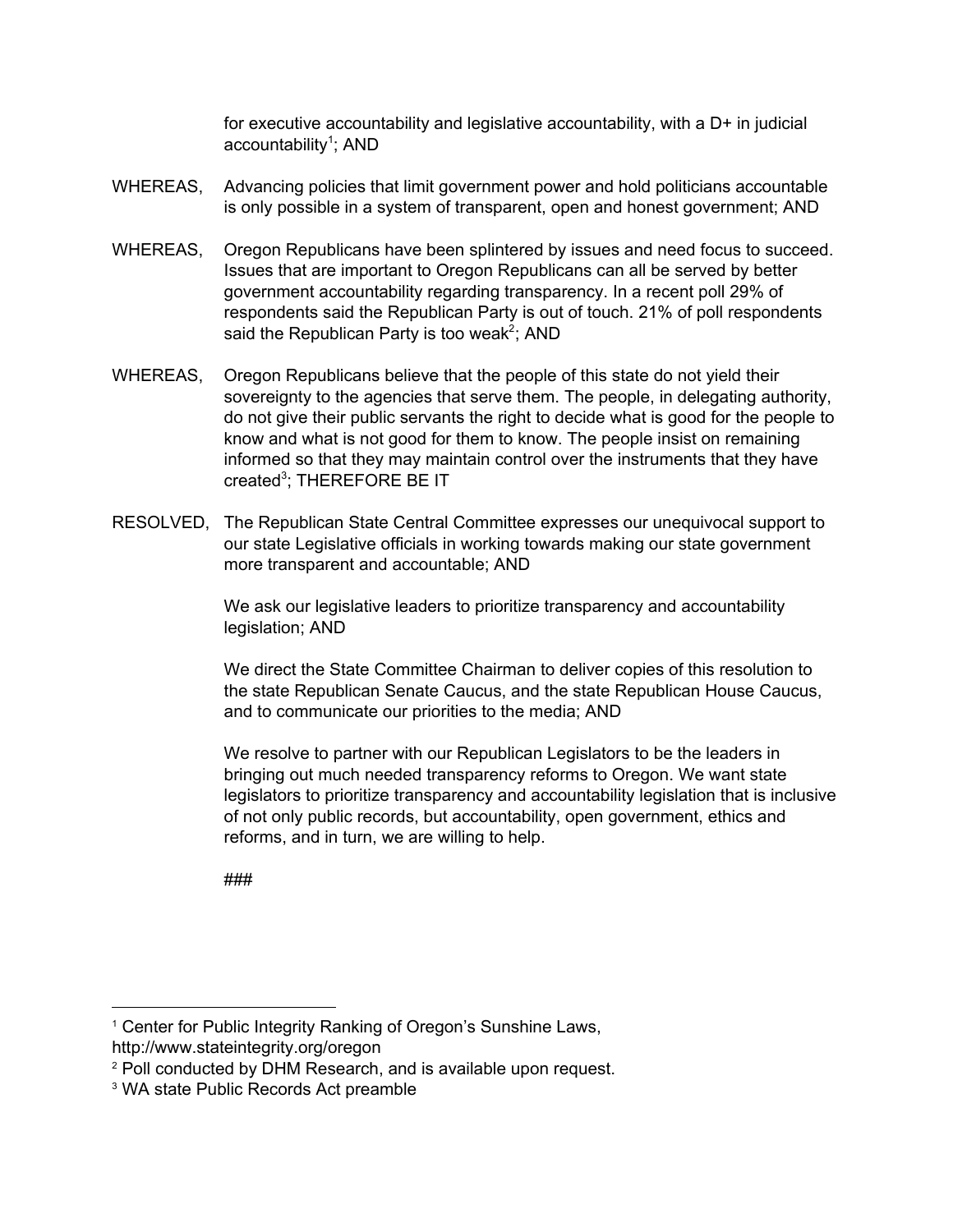# **Oregon Republican Party 2015 Platform**

as amended October 24th 2015

# **Government Transparency, Accountability and Honesty**

*Government must conduct all business in an honest, fully transparent, and accountable manner. The people of Oregon do not yield their sovereignty to the agencies that serve them and do not give their public servants the right to decide what is good for the people to know and what is not good for them to know. The people of Oregon and its elected representatives must be fully empowered to examine, investigate, and act to expose and end public corruption, collusion, secrecy, and abuse of the public trust.*

- 17.1 We support empowering our elected legislators and public officials to compel sworn testimony under penalty of perjury on the public record from all Oregon government agencies' personnel and leadership.
- 17.2 We believe that Oregon's elected legislators should be able to impeach and remove from office by supermajority Oregon's Governor, Attorney General, Secretary of State, Treasurer, Bureau of Labor and Industry Commissioner, and any political appointees to state agencies requiring State Senate approval for malfeasance, corruption or violations of the public trust.
- 17.3 We believe that satisfying public records requests is a core function of state government and must be executed within a short time frame, at minimal cost, for any and all purposes except for limited exemptions in cases that may endanger public safety. Compliance performance must be measured and reported publicly using modern customer service tools and techniques. Failure to comply must be court enforceable and be subject to potential criminal or civil liability.
- 17.4 We support requiring that statewide and local taxing entities regularly compile and publicly post in detail their current debt, assets and future obligations on their official websites.
- 17.5 Government must provide whistleblowers a fair and impartial court-supervised process that guarantees protection from employment retaliation and civil and criminal liability, except in cases of gross abuse.
- 17.6 Government accountability must not be limited to self-investigation and audit, but instead be regular, independent, non-partisan, free of collusion or cronyism and publicly available for scrutiny, input and potential action.
- 17.7 We support strengthening legislative and public oversight of administrative rules and the rulemaking process to ensure they conform to the legislative intent and the Oregon Constitution, including regular review and sun-setting.
- 17.8 We support ending the abuse of the Emergency Clause in bills passed by a simple majority vote of the State Legislature for the purpose of thwarting the people's right to ballot referral, rushing implementation and curtailing public scrutiny for legislation that does not represent an actual emergency.
- 17.9 We believe that all proposed legislative bills be prefaced by a "Because" clause that states what problem the bill is meant to solve or address.